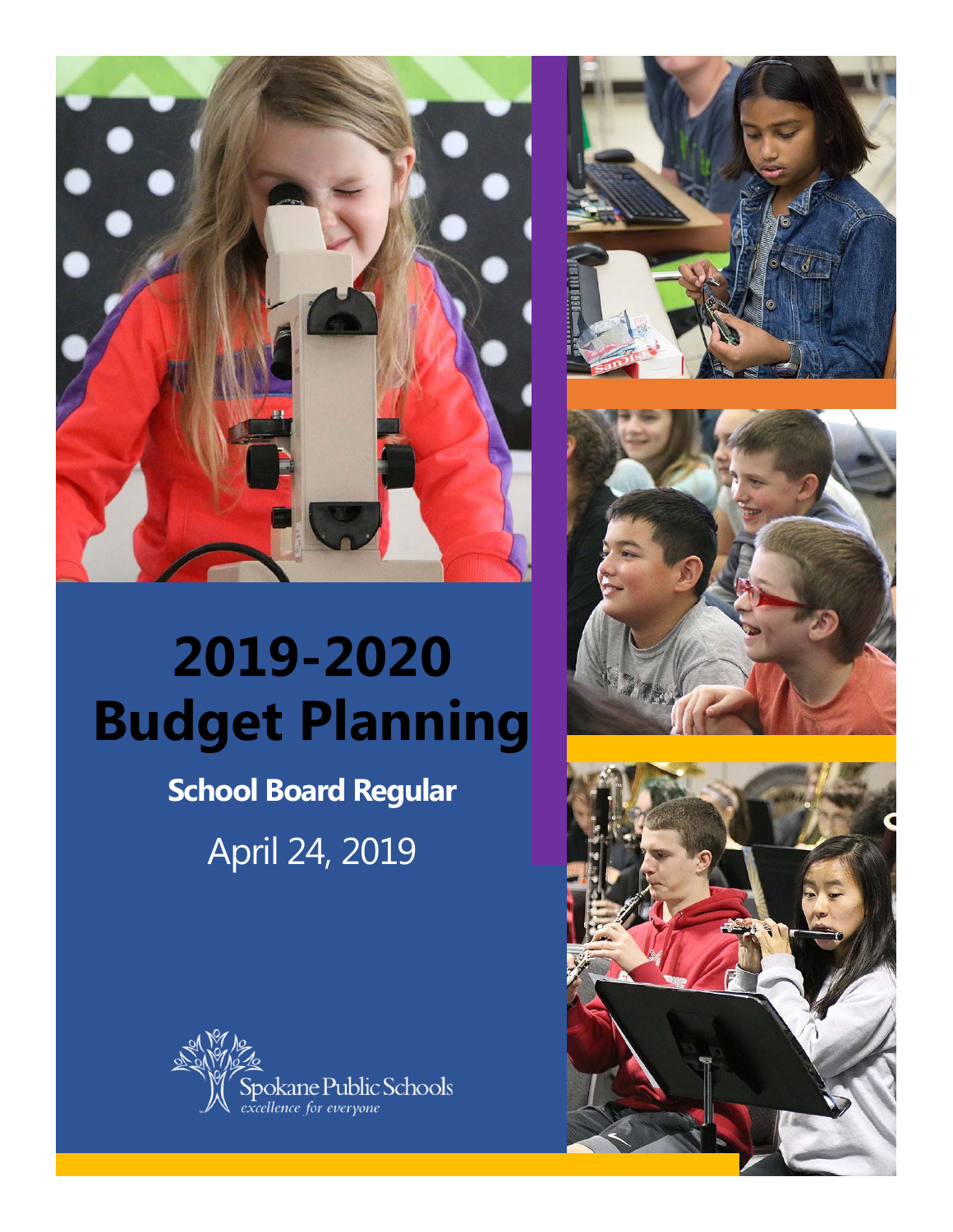# **Budget Planning Assumptions**

#### **Revenue Assumptions**

• Student enrollment is the primary driver of State funding

- − Enrollment forecast is stable
- − 29,500 budgeted full-time students
- Enrichment Levy
	- − Calculated at \$1.50/\$1,000 assessed valuation up to \$1,500 per student
	- − Local effort assistance (LEA) contributes funding difference between Levy and \$1,500 per student
- Indirect cost recovery rates for grants and contracts
	- − 12.26% for unrestricted programs
	- − 3.21% for restricted programs
- Maintain 5% minimum fund balance per policy
- Total Maintenance Level Revenue Estimate
	- − All funds \$446 million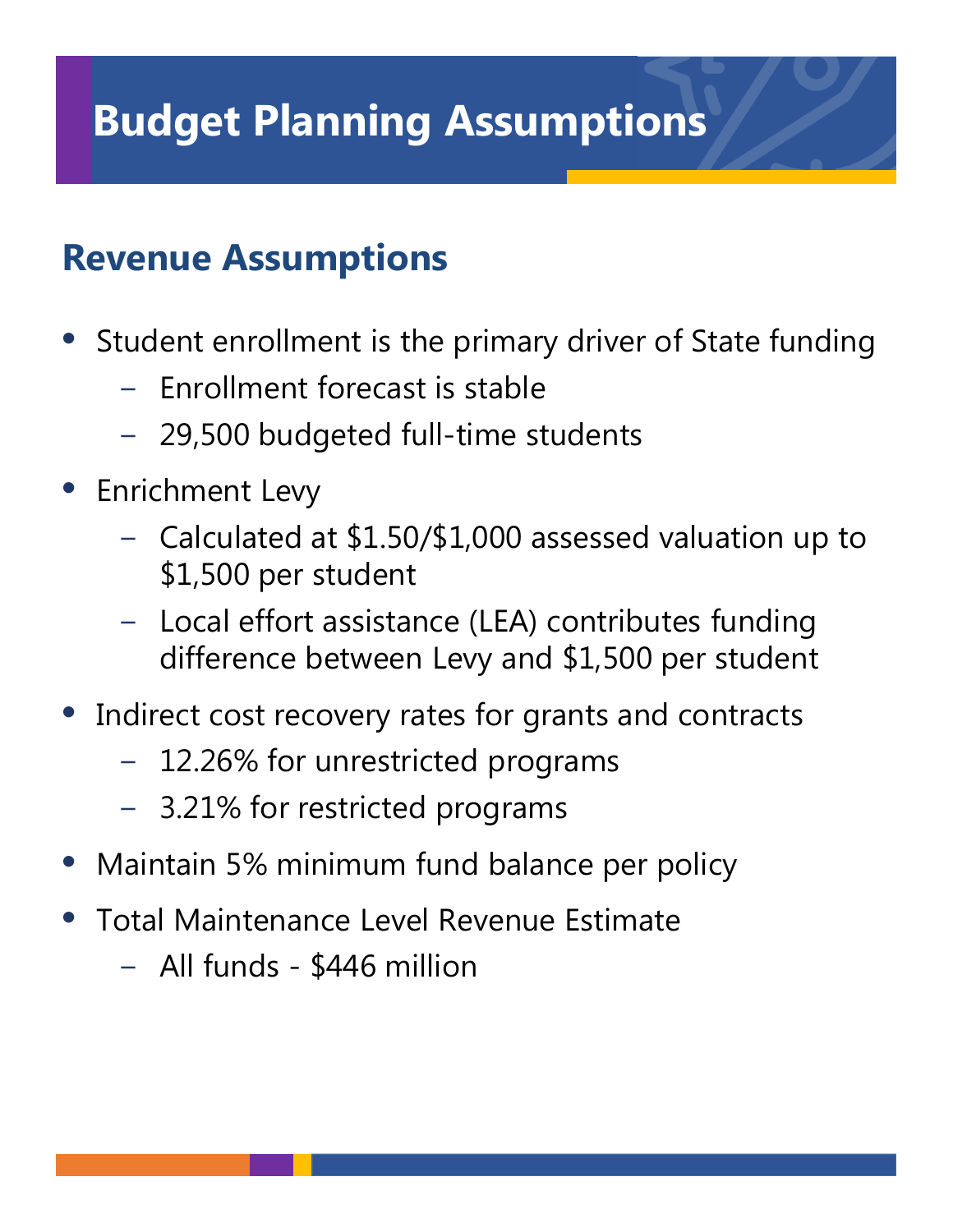## **Budget Planning Assumptions**

#### **Maintenance Level Expenditure Assumptions**

- **Staffing** 
	- − Equal to 2018-19 adopted budgeted positions
	- − Salaries based on existing employees adjusted for step movement
- Mandatory benefits
	- − Retirement TRS: 15.41% SRS/PERS: 13.58%
	- − Medicare/FICA 7.65% up to IRS designated limits
	- − Workers compensation \$600-\$1863/year, position dependent
	- − Family paid leave 0.146666% up to IRS designated limits
	- − School Employee Benefit implementation Jan 1, 2020
- Materials & Supplies
	- − MSOC budgets equal to 2018-19 adopted budget
- Total Maintenance Level Expenditure Budget
	- − \$477 million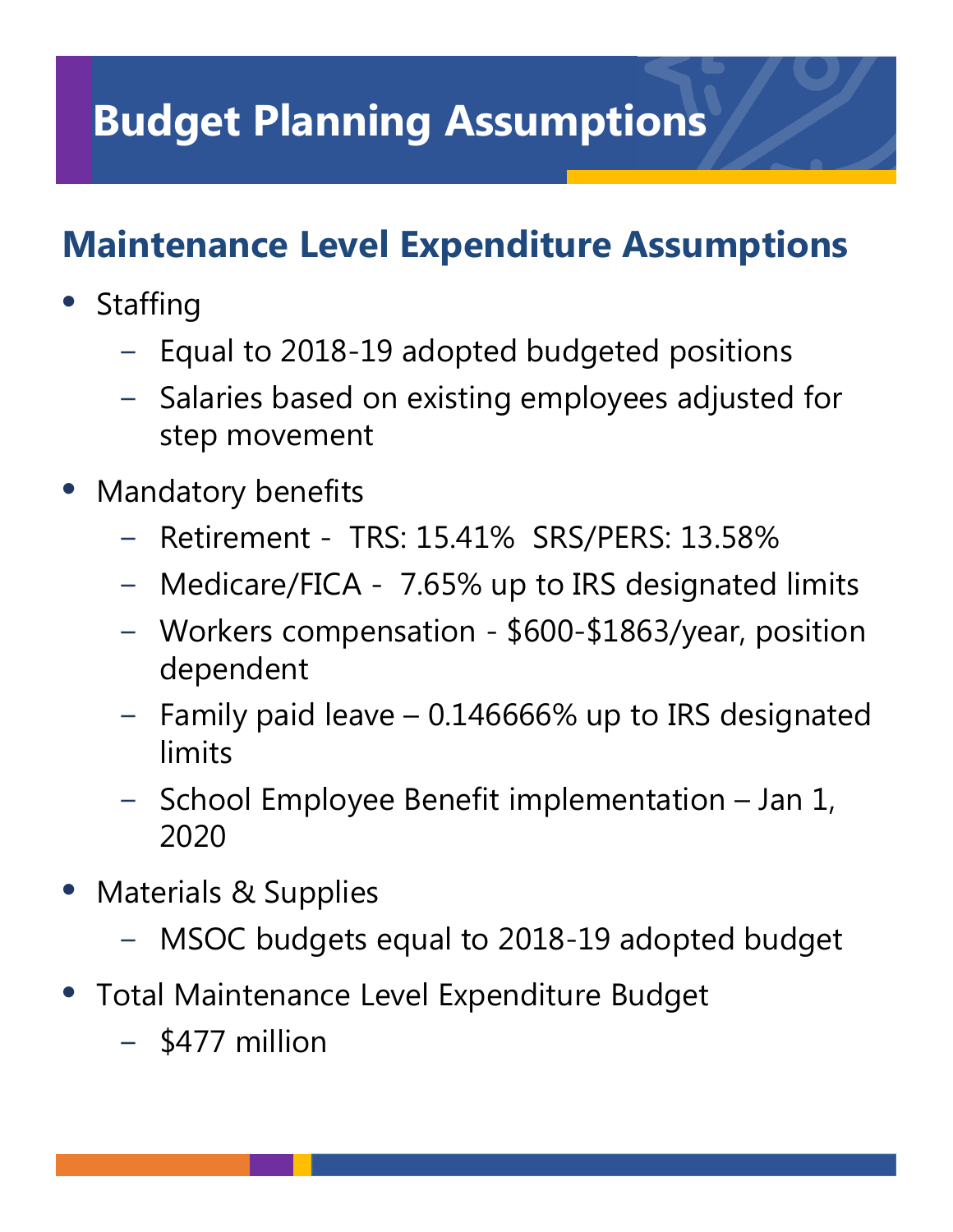# **Budget Planning Assumptions**

#### **Maintenance Level Budget Reduction Considerations**

- 10% target reductions in central office, administrative departments and support service operations
	- − 10% plans achieved in most departments
- Optimize staffing allocations
	- Focus on progress toward K-3 class size compliance
	- Grades  $4 6$  consistently staff to contract ratio with limited cases of class size above contract limits
	- − Secondary
		- Increase staffing allocation divisor from 22.1 to 24.5
		- Average class size increase from 26.5 to 29.4
	- − Grades K-12
		- Suspend Special Education Weighting
- Restructure Elementary school day
	- − Reduces elementary specialists
	- − More consistent specialist offers across schools
	- − Common prep time for elementary teachers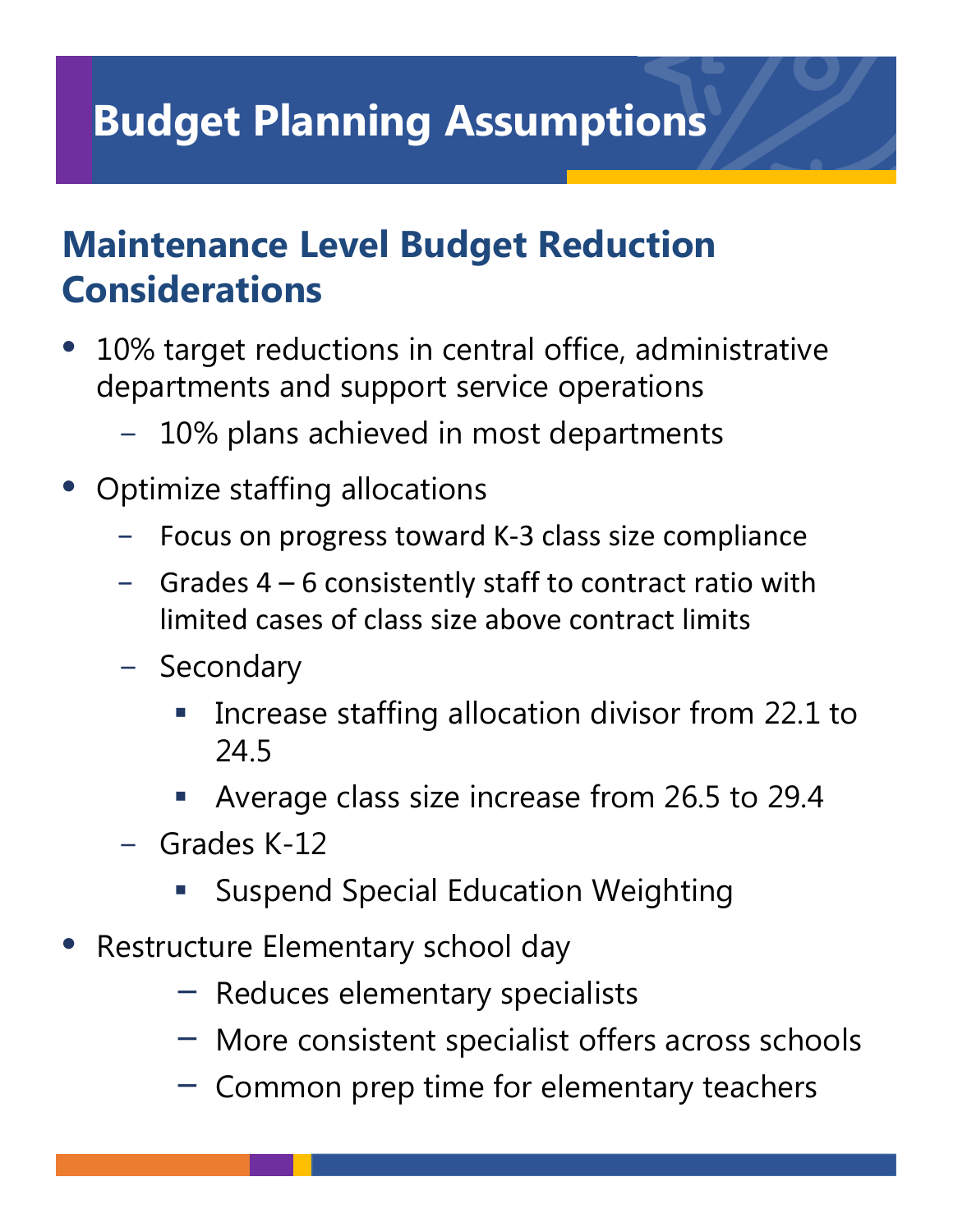#### **Legislative Planning Assumptions**

Legislative impacts will be incorporated into budget planning assumptions when the State Budget is adopted by the Legislature

- Levy policy
	- − Potential additional revenue in calendar year 2020
	- − Consideration of supplemental ballot measure
- Special Education Multiplier
- K-3 class size compliance delay
- School Employee Benefits (SEBB)
	- − Implementation of program January 1, 2020
	- Final employer rates, funding and employee eligibility threshold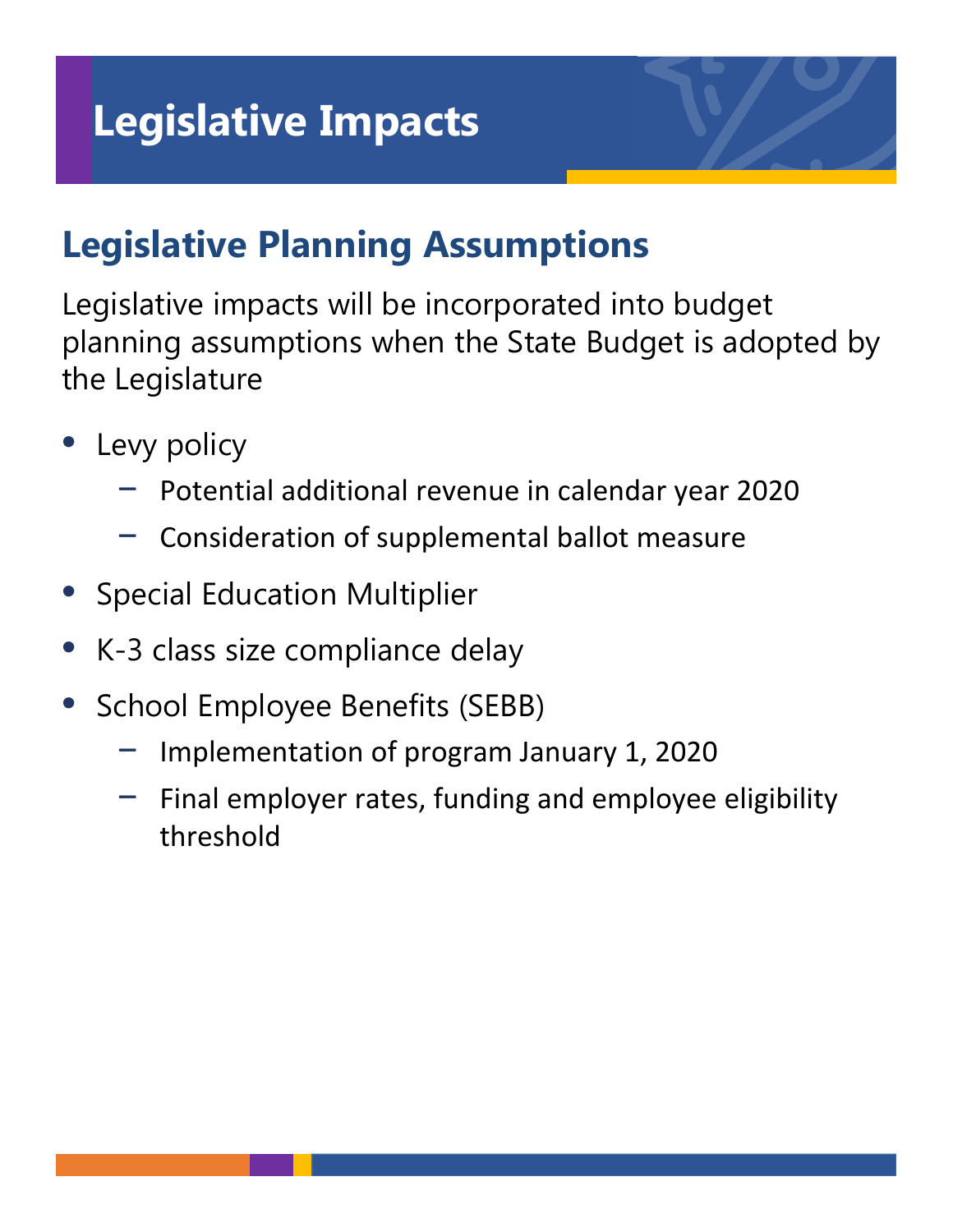### **Levy Lid Increase**



|               |                        | No                          | Νo                          | Νo                          | No.                         |                             |                             |                                                                                                                           |                                             |
|---------------|------------------------|-----------------------------|-----------------------------|-----------------------------|-----------------------------|-----------------------------|-----------------------------|---------------------------------------------------------------------------------------------------------------------------|---------------------------------------------|
|               | Current<br>Legislation | Levy/\$1,500<br>per student | Levv/\$1,750<br>per student | Levy/\$2,000<br>per student | Levv/\$2,500<br>per student | Levy/\$1,500<br>per student | Levy/\$1,750<br>per student | Supplemental Supplemental Supplemental Supplemental Supplemental Supplemental Supplemental<br>Levy/\$2,000<br>per student | Supplemental<br>Levy/\$2,500<br>per student |
| 2019-20 Levy  | 30,332,141             | 32,774,622                  | 32,774,622                  | 32,774,622                  | 32,774,622                  | 41,098,836                  | 41,098,836                  | 41,098,836                                                                                                                | 41,098,836                                  |
| 2019-20 LEA   | 14,576,741             | 15,028,990                  | 16,808,117                  | 22,208,117                  | 33,008,117                  | 15,028,990                  | 6,009,137                   | 11,409,137                                                                                                                | 22,209,137                                  |
| 2019-20 Total | 44,908,882             | 47,803,612                  | 49,582,739                  | 54,982,739                  | 65,782,739                  | 56,127,826                  | 47,107,973                  | 52,507,973                                                                                                                | 63,307,973                                  |
| 2020-21 Levy  | 30,938,784             | 36,665,000                  | 36,665,000                  | 36,665,000                  | 36,665,000                  | 51,119,652                  | 51,119,652                  | 51,119,652                                                                                                                | 51,119,652                                  |
| 2020-21 LEA   | 13,960,239             | 15,028,990                  | 15,340,000                  | 22,840,000                  | 37,840,000                  | 15,028,990                  | 1,047,058                   | 8,547,058                                                                                                                 | 23,547,058                                  |
| 2020-21 Total | 44,899,023             | 51,693,990                  | 52.005.000                  | 59,505,000                  | 74,505,000                  | 66,148,642                  | 52,166,709                  | 59,666,709                                                                                                                | 74,666,709                                  |

*SPS Budget Planning*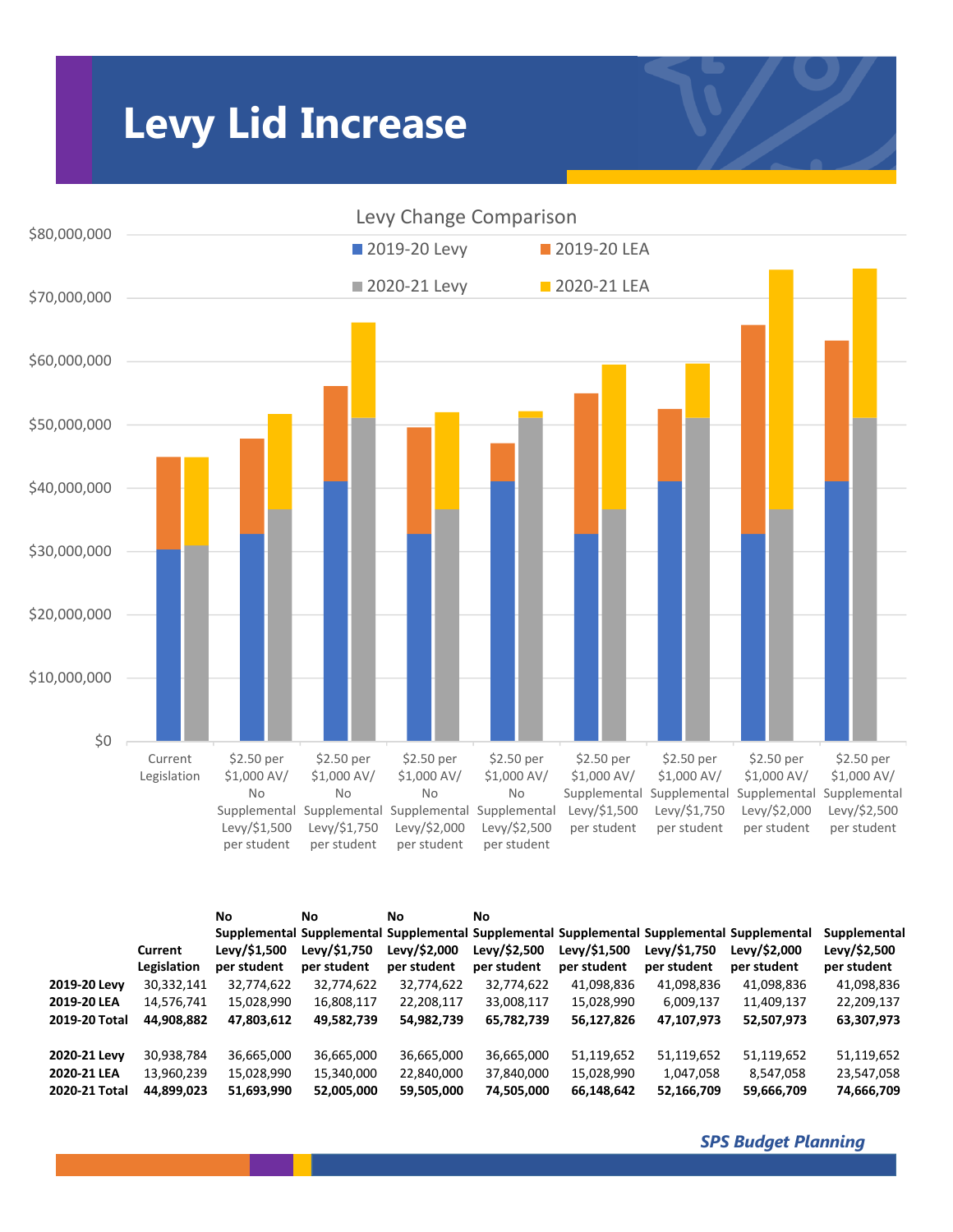# **Special Ed Funding**

Annual average headcount of kindergarten – age 21, special ed enrollment



District's Basic Education Allocation (BEA) rate



Special education excess cost multiplier

- SPS asked for an additional \$7.2 million to cover special ed expenditures
- Funding for special ed students age 3-21, excludes basic ed allocation for these students
- Recommended special education excess cost multiplier:
	- − Current Law: 0.9609
	- − Governor's Budget: tiered rate (0.5450 2.0)
	- − House Budget: 0.9925
	- − Senate Budget: 1.000

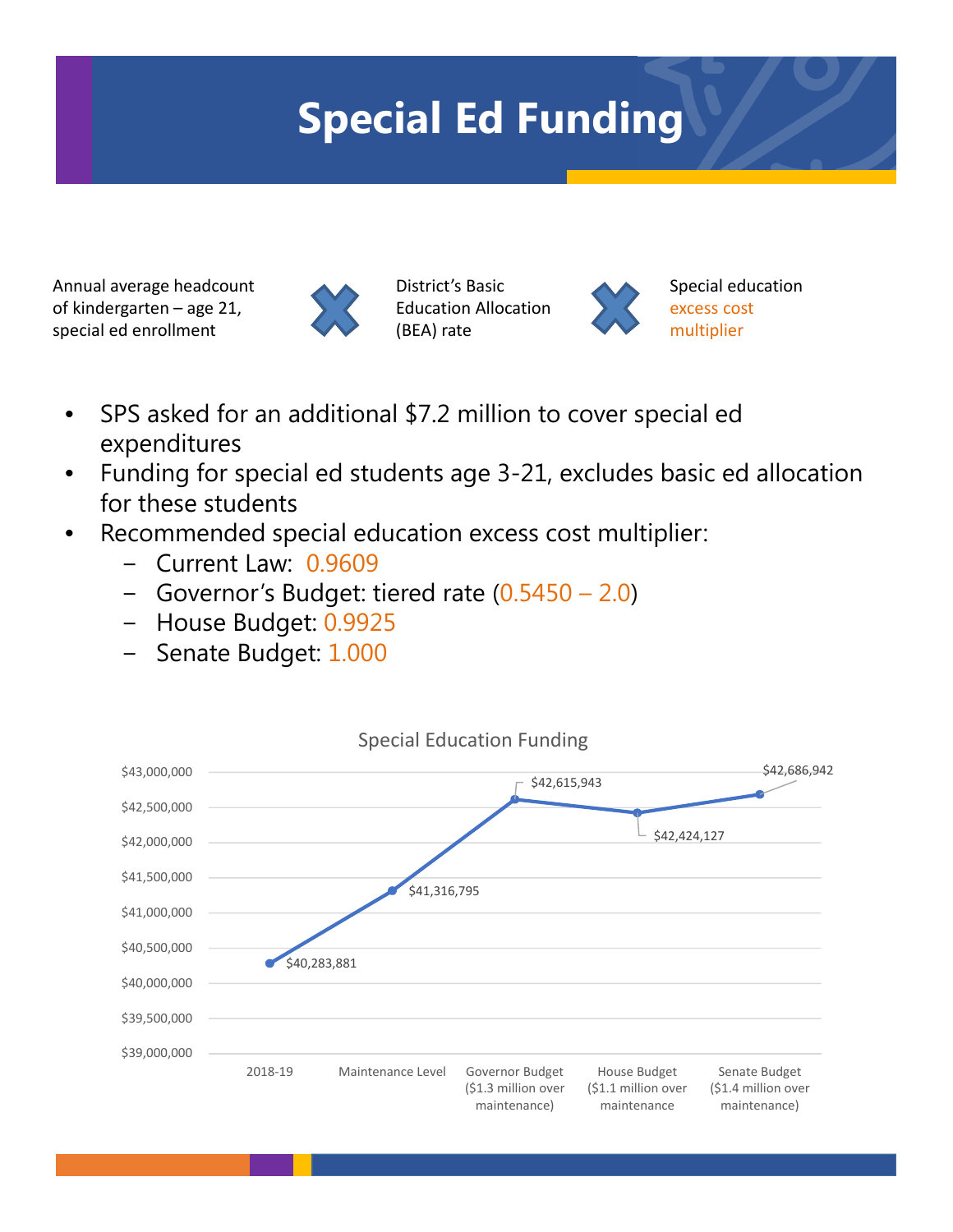# **K-3 Class Size Compliance**

- SPS has requested an implementation delay
- Proposed SPS staffing allocations do not meet K-3 class size compliance
	- − Additional 26.1 FTE to become compliant
	- − Cost of \$2.25 million
- Impact of non-compliance, if mandated
	- − Revenue decrease of \$3.65 million
- If the compliance requirement is not delayed, it will be more cost effective for SPS to become compliant than to lose the associated State funding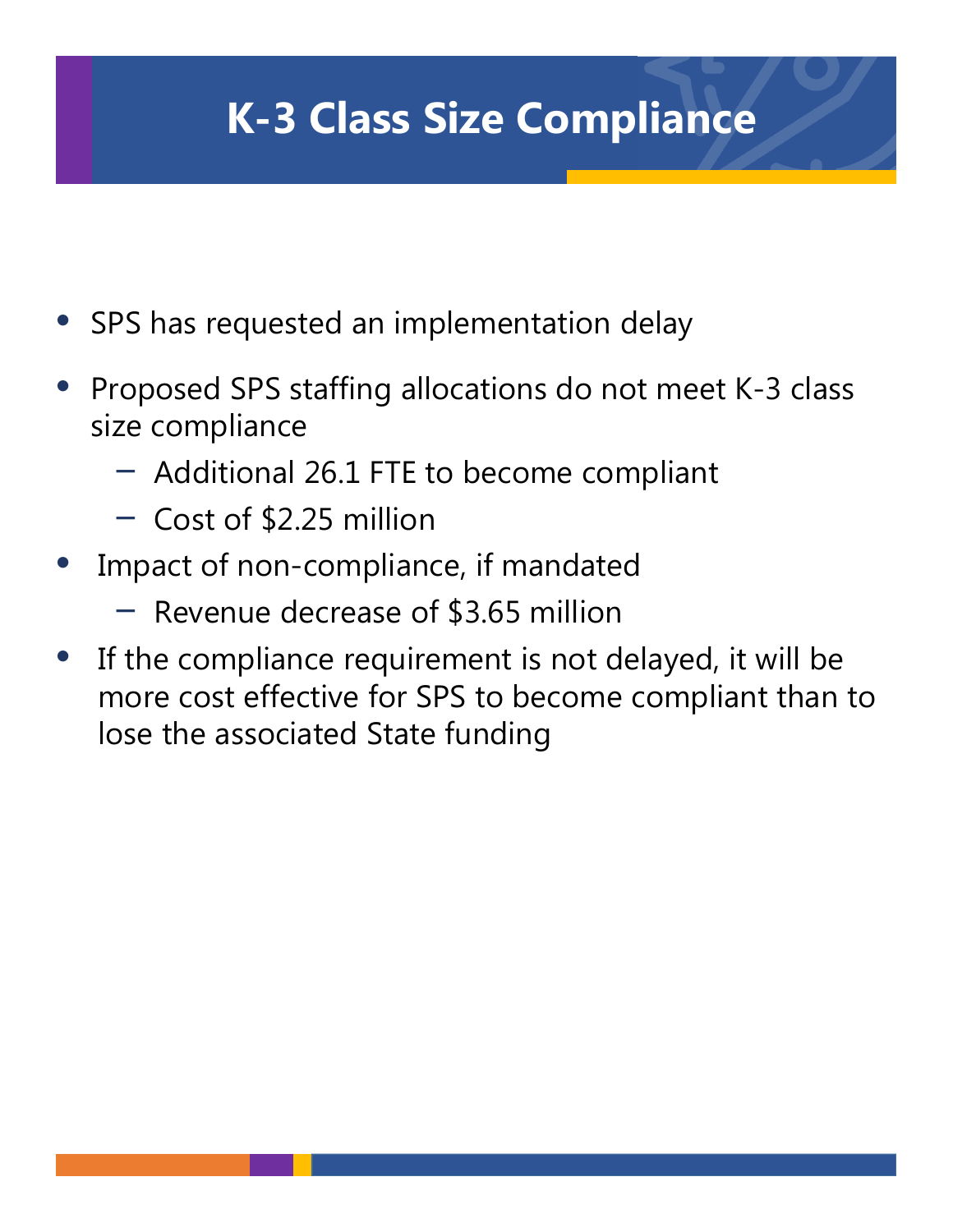### **SEBB**

#### **Planning Assumptions**

- Revenue
	- − Weighted average monthly revenue of \$994/for 11 months
	- − State funded positions (CL \* 1.34/CE \* 1.00)
	- − Budgeted revenue increase: \$6.1 million
- **Expenditures** 
	- − 3 months @ \$915 current benefits eligible employees
	- − 1 month @ \$71 current benefits eligible employees
	- − 8 months @ \$1,174 all employees > 630 hours
		- Regardless of whether or not they elect to take insurance
	- Budgeted expenditure increase: \$6.8 million

#### **Pending Legislation**

- Proposed rate range: \$994 \$1,170
- Employee eligibility
- Incorporation into PEBB instead of SEBB